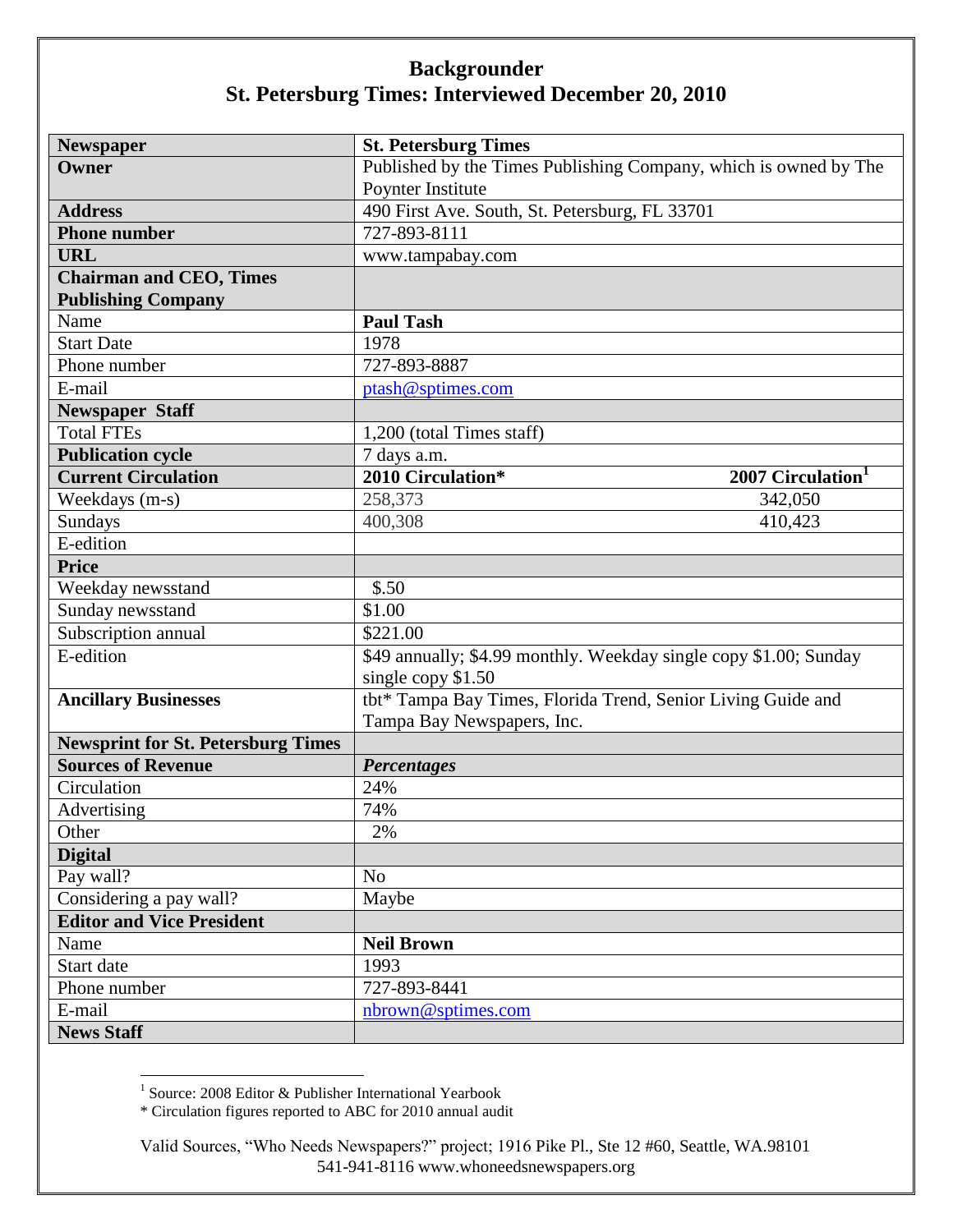| <b>Total FTE</b>                        | 300                                                                 |
|-----------------------------------------|---------------------------------------------------------------------|
| <b>Bureaus</b>                          | Tampa (Hillsborough County), Brandon/Riverview (Hillsborough        |
|                                         | County), Wesley Chapel (Pasco County), Clearwater, (Pinellas        |
|                                         | County), Brooksville (Hernando County), Port Richey (Pasco County), |
|                                         | Tallahassee, Washington, D.C.                                       |
| Coverage                                | More than 50% of their time                                         |
| Local government                        | Yes                                                                 |
| Courts                                  | Yes                                                                 |
| Public safety                           | Yes                                                                 |
| County government                       | Yes                                                                 |
| School Board                            | Yes                                                                 |
| <b>Business</b>                         | Yes                                                                 |
| Sports                                  | Yes                                                                 |
| Entertainment & arts                    | Yes                                                                 |
| VP, Tampa publisher, and                |                                                                     |
| <b>TampaBay.com publisher</b>           |                                                                     |
| Name                                    | <b>Joe DeLuca</b>                                                   |
| Start date                              | 2001                                                                |
| Phone                                   | 813-226-3307                                                        |
| E-Mail                                  | jdeluca@sptimes.com                                                 |
| <b>Digital News Staff</b>               |                                                                     |
| Size                                    | Integrated with print news staff                                    |
| <b>Reporting/Photo staff</b>            |                                                                     |
| Does reporting staff feed materials for | Yes; newsroom has a "Breaking News Desk" to facilitate submissions  |
| digital media                           | to the Web.                                                         |
| <b>Capabilities</b>                     |                                                                     |
| Web platform software?                  |                                                                     |
| Content management system:              | Currently using Escenic. Planning to purchase a new content         |
| software?                               | management system in conjunction with the redesign of tampabay.com  |
|                                         | later this year. Selection process is currently underway.           |
| Does your organization                  | Some                                                                |
| write code?                             |                                                                     |
| <b>Flexibility &amp; response time</b>  |                                                                     |
| Can you change web platform -           | Changing current web platform is complicated. Expect that to change |
| coding, architecture, software -- at    | with a redesigned site and new content management system.           |
| least once a month? Do you?             |                                                                     |
| Can you add new functionality           |                                                                     |
| promptly as it becomes available?       |                                                                     |
| <b>Digital Tools</b>                    |                                                                     |
| Crowd sourcing?                         | Occasionally                                                        |
| Data visualization?                     | Beginning stages                                                    |
| Investigative reporting?                | Yes                                                                 |
| Documentary video?                      | Yes                                                                 |
| Any other kinds of digital tools are    | "Cover it Live"                                                     |
| being used?                             |                                                                     |

Valid Sources, "Who Needs Newspapers?" project; 1916 Pike Pl., Ste 12 #60, Seattle, WA.98101 541-941-8116 www.whoneedsnewspapers.org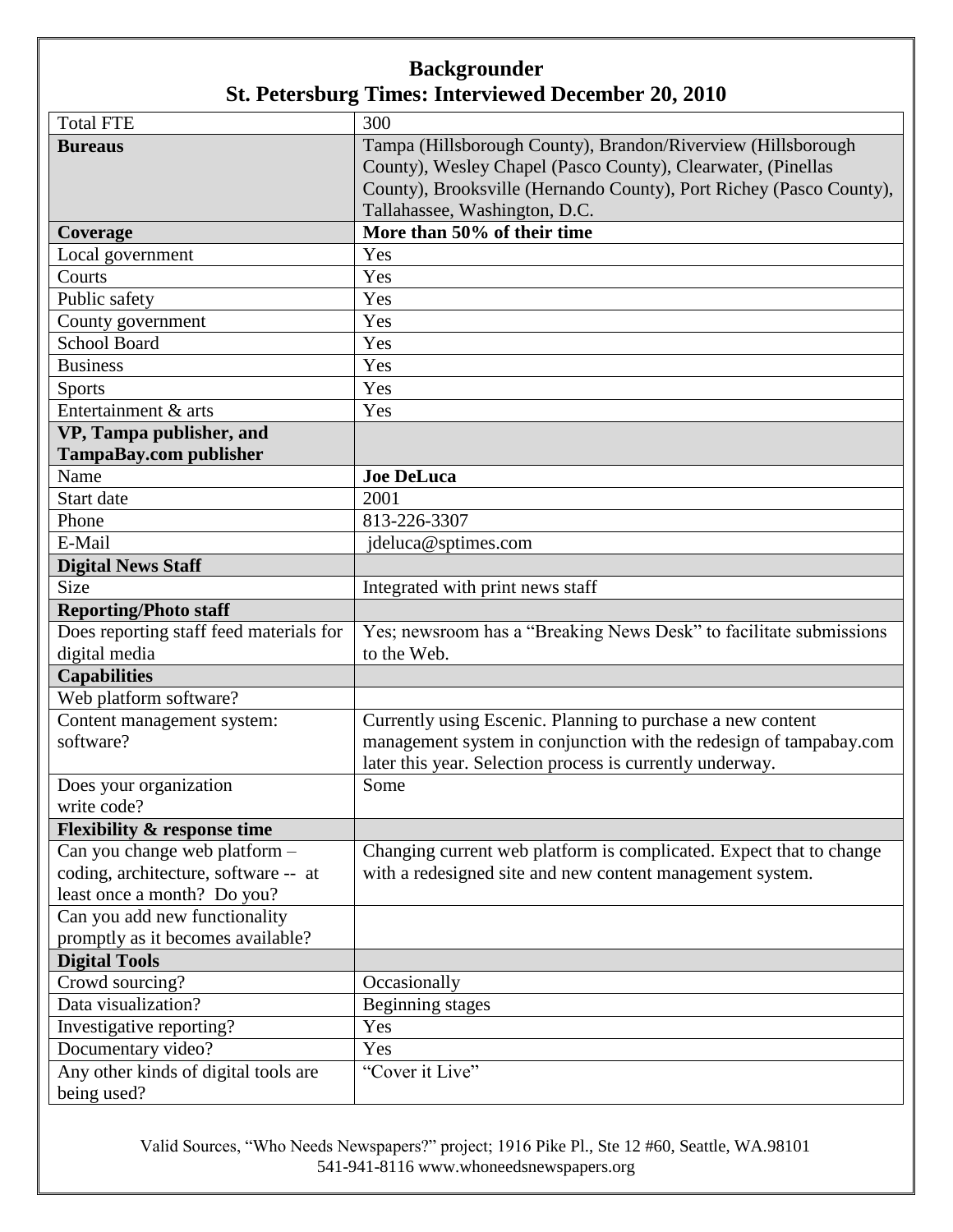| <b>Social Media</b>                     |                                                                      |
|-----------------------------------------|----------------------------------------------------------------------|
| What is the overall organizational      | Facebook                                                             |
| commitment to collecting, creating,     | Twitter                                                              |
| shaping and delivering all your         |                                                                      |
| news/information products through       |                                                                      |
| these digital channels?                 |                                                                      |
| To what extent is your newspaper        | Extensively                                                          |
| connected to people through social      |                                                                      |
| media?                                  |                                                                      |
| <b>Advertising</b>                      |                                                                      |
| Is your advertising staff able to       | Increasingly so.                                                     |
| provide competitive digital services to | Using "integrated sales" model; e.g. "What's best for customer."     |
| merchants?                              |                                                                      |
| Do you use "real time" ads?             | Yes                                                                  |
| Does your advertising department sell   | No website building.                                                 |
| "digital services", such as helping     | Exploring social media campaigns                                     |
| merchants with website production?      |                                                                      |
| Does your ad department sell            | Yes                                                                  |
| electronic coupons or other modern      |                                                                      |
| digital products?                       |                                                                      |
| <b>Assessment</b>                       |                                                                      |
| How do you assess your digital          |                                                                      |
| news/information products?              |                                                                      |
| Page-views?                             | 25.7M/M (Nielsen NetView; March 2011)                                |
| Monthly uniques?                        | 1.8M/M (Nielsen NetView; March 2011)                                 |
| Revenue?                                |                                                                      |
| What other metrics do you use?          | Time on site; Engagement factors: registration, watched videos, etc. |
| Do you assess news content?             |                                                                      |
| Number of sources?                      |                                                                      |
| Writing or visual journalism impact?    |                                                                      |
| Other?                                  | "Most e-mailed"                                                      |
| Editing                                 |                                                                      |
| Are there different procedures (layers  | News copy always passes through at least one editor                  |
| of editing) for web vs. print products? |                                                                      |
| Do you use AP Style in your digital     | St. Petersburg Times Stylebook                                       |
| products?                               |                                                                      |
| <b>Revenue</b>                          |                                                                      |
| Do you charge for any digital news      | Yes                                                                  |
| products?                               |                                                                      |
| Which products and how much?            | E-edition; archives (?)                                              |
| <b>Digital Delivery Systems</b>         |                                                                      |
| What delivery systems do you            |                                                                      |
| employ?                                 |                                                                      |
| E-edition? (software?)                  | Technavia                                                            |
| <b>Smart Phone - apps</b>               |                                                                      |

Valid Sources, "Who Needs Newspapers?" project; 1916 Pike Pl., Ste 12 #60, Seattle, WA.98101 541-941-8116 www.whoneedsnewspapers.org